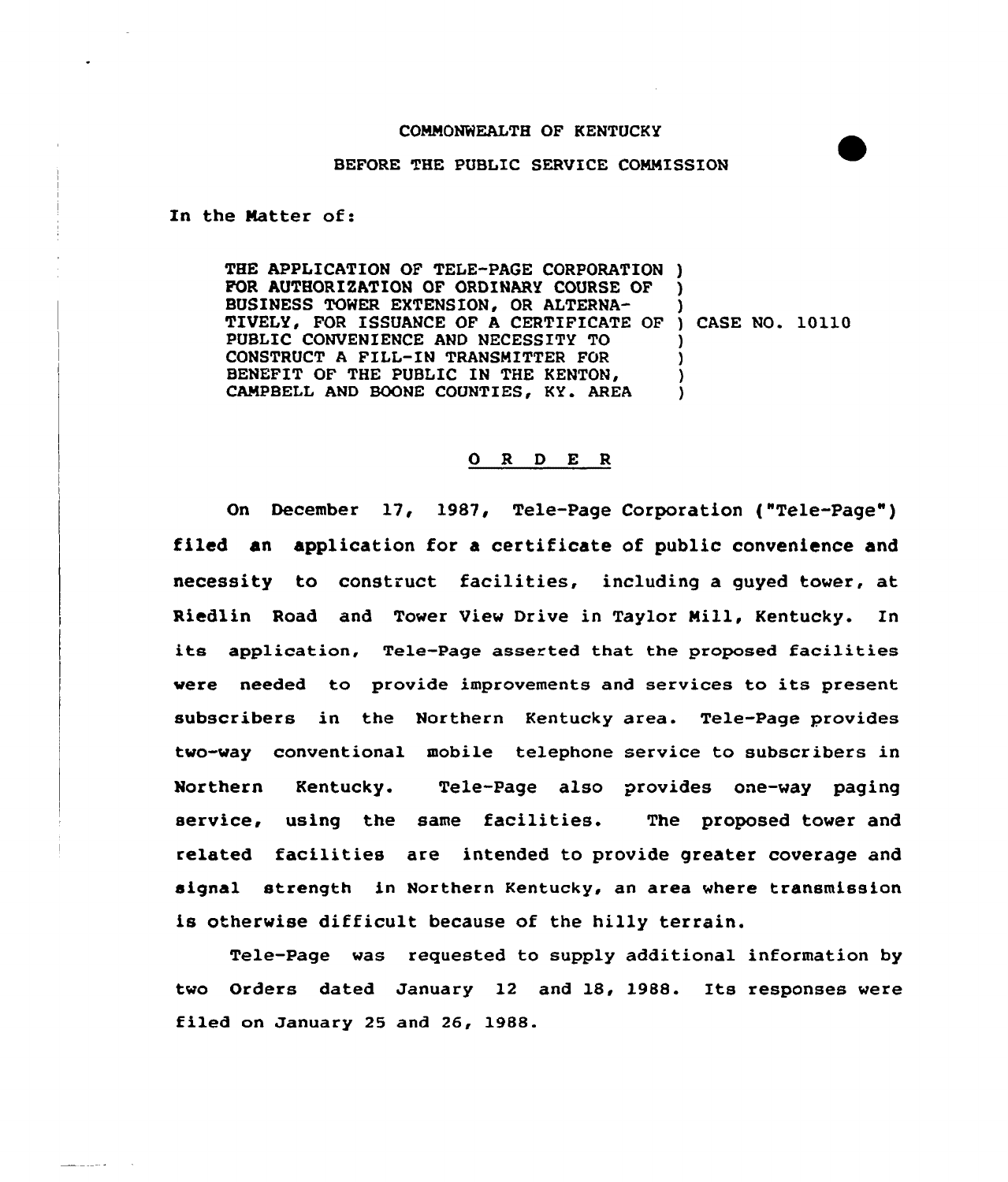The Northern Kentucky Area Planning Commission ("Planning Commission") was formally notified of Tele-Page's application. he Planning Commission was requested to provide comments by January 18, 1988. No response was filed by that date.

In response to a complaint<sup>1</sup> from three residential property owners about the proposed location of the tower, Commission Staff members visited the site. The photographs taken indicate that the proposed tower site location is in the vicinity of three existing telecommunications towers. The Commission is persuaded that no basis exists for denying the application of Tele-Page based upon the objections made.

## FINDINGS AND ORDER

The Commission having considered the application and evidence of record, and being advised, is of the opinion and finds that public convenience and necessity require that the planned facilities of Tele-Page be constructed at the proposed site in Taylor Mill, Kentucky.

IT IS THEREPORE ORDERED that Tele-Page be and it hereby is granted a certificate of public convenience and necessity to construct the planned facilities at the proposed site in Taylor Mill, Kentucky.

 $\mathbf{1}$ The residential property owners did not intervene in this case, but voiced objections to the proposed location in a letter sent to the Commission.